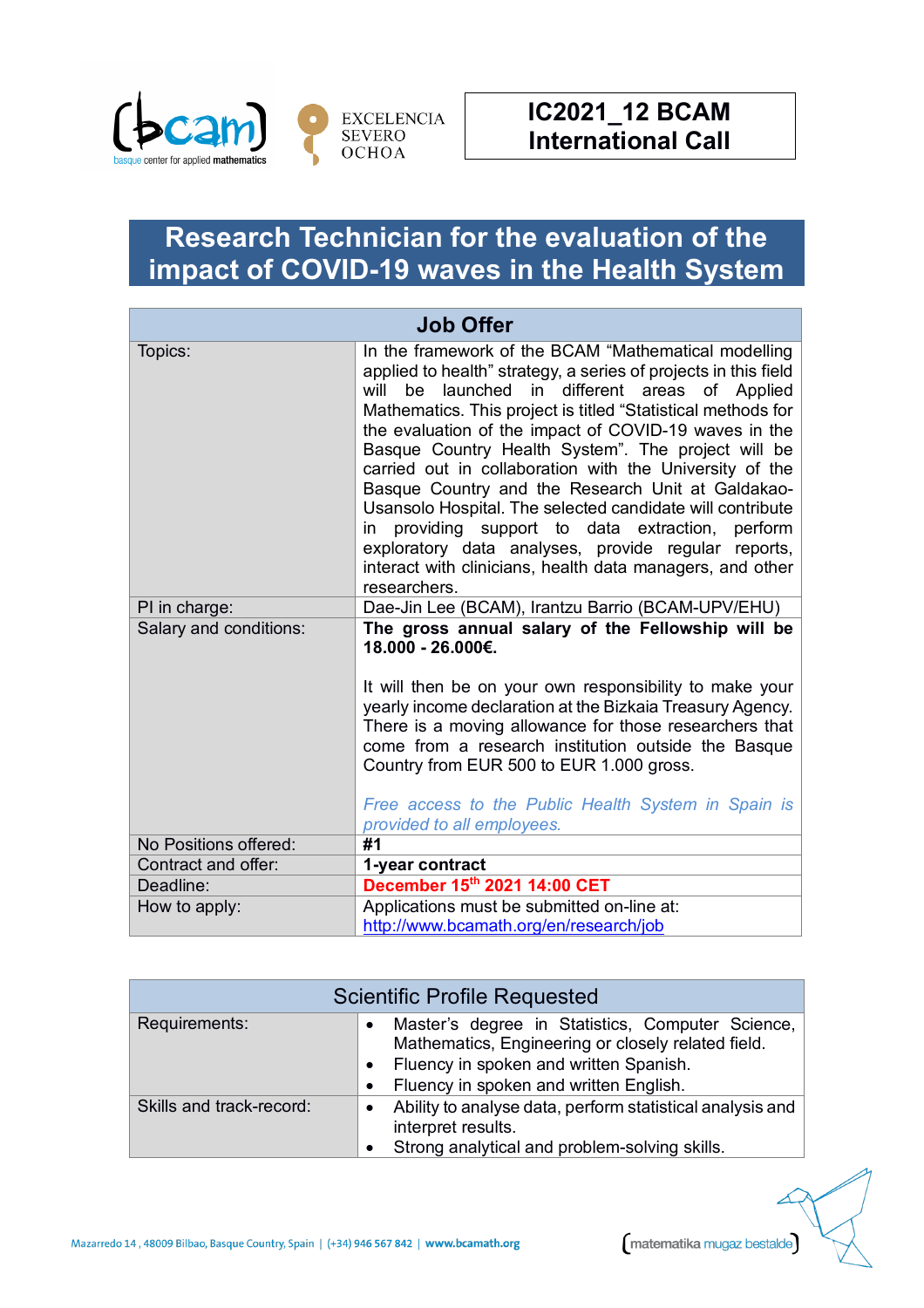

|                            | Strong programming skills.<br>Good interpersonal skills.<br>Ability to effectively communicate and present<br>research ideas to researchers and stakeholders with<br>different backgrounds.<br>Demonstrated high level written<br>and<br>oral<br>communication skills.<br>Demonstrated ability to work independently and as |
|----------------------------|-----------------------------------------------------------------------------------------------------------------------------------------------------------------------------------------------------------------------------------------------------------------------------------------------------------------------------|
|                            | part of a collaborative research team.                                                                                                                                                                                                                                                                                      |
| <b>Scientific Profile:</b> | The preferred candidate will have:                                                                                                                                                                                                                                                                                          |
|                            | Strong background in Statistics, Mathematics or<br>Engineering.                                                                                                                                                                                                                                                             |
|                            | Demonstrated knowledge in advanced statistical<br>methods and/or machine learning techniques.                                                                                                                                                                                                                               |
|                            | Good programming skills in R and/or Python.                                                                                                                                                                                                                                                                                 |
|                            | Knowledge in Data Management and Database<br>systems (e.g. SQL).                                                                                                                                                                                                                                                            |
|                            | Research experience in interdisciplinary applications.                                                                                                                                                                                                                                                                      |

| <b>Application and Selection Process</b> |                                                                                                                                                                                                                                                                                                                                                                                                                                                              |
|------------------------------------------|--------------------------------------------------------------------------------------------------------------------------------------------------------------------------------------------------------------------------------------------------------------------------------------------------------------------------------------------------------------------------------------------------------------------------------------------------------------|
| <b>Formal Requirements:</b>              | The selected candidate must have applied before the<br>application deadline online at the<br>webpage<br>http://www.bcamath.org/en/research/job                                                                                                                                                                                                                                                                                                               |
|                                          | The candidates that do not fulfil the mandatory<br>requirements will not be evaluated with respect to their<br>scientific profile.                                                                                                                                                                                                                                                                                                                           |
| Application:                             | Required documents:<br>CV.<br>Letter of interest                                                                                                                                                                                                                                                                                                                                                                                                             |
| Evaluation:                              | 2 recommendation letters (desirable)<br>п<br>Based on the provided application documents of each<br>candidate, the evaluation committee will evaluate<br>qualitatively: the adaption of the previous training and<br>career to the profile offered, the recommendation letters,<br>the main results achieved (papers, proceedings, etc.), the<br>letter of interest, and other merits; taking in account the<br>alignment of these items to the job offered. |



matematika mugaz bestalde